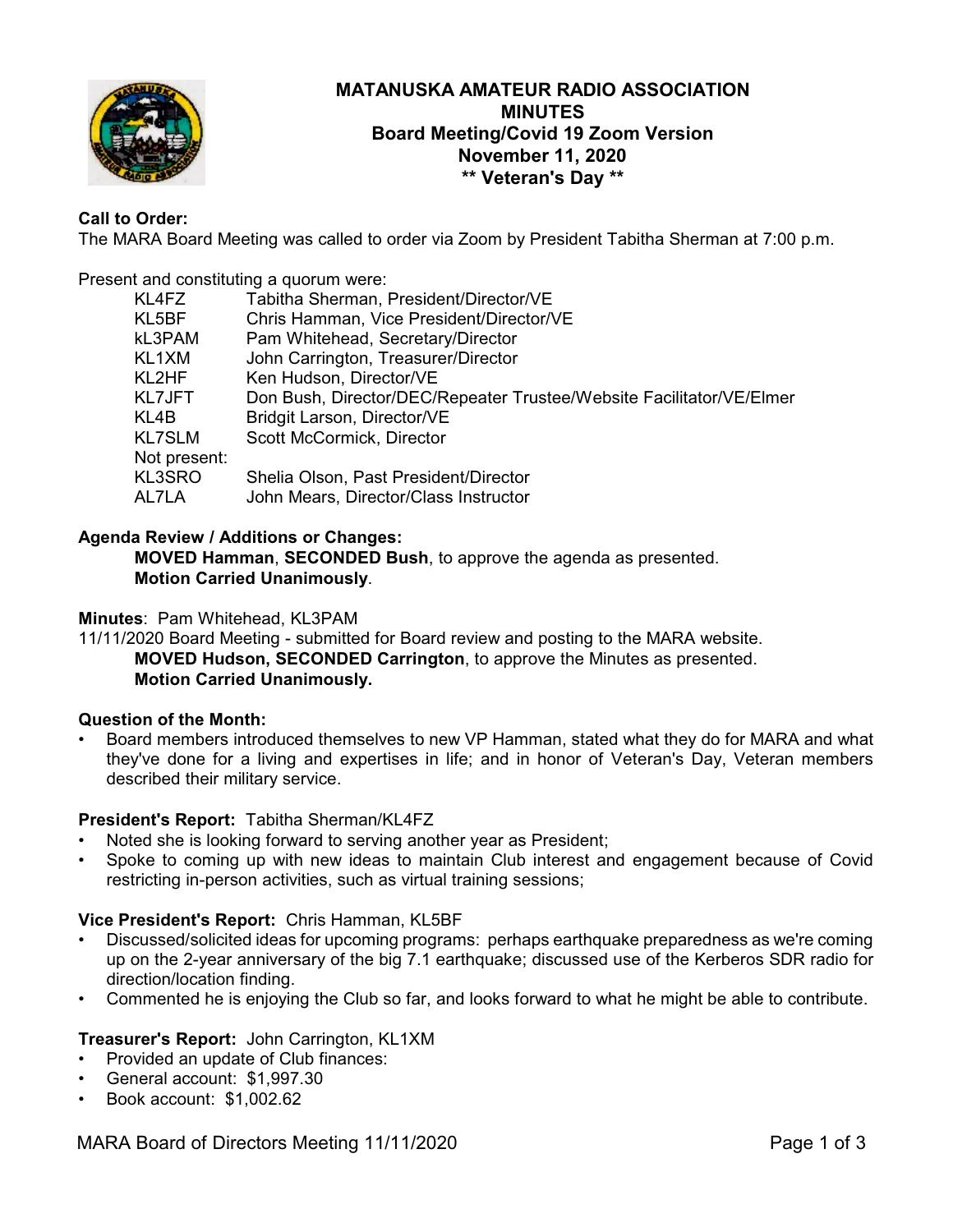• Trailer License registration renewal: \$50.00

# **Website Facilitator / ARES Report / Trailer Committee:** Don Bush, KL7JFT

- Reported the MARA website has been updated;
- Reported having received the Club's Certificate of Participation in the 2020 Great Alaska ShakeOut;
- Informed he has a report that covers most of the details on the November, 2018 earthquake and will send it to VP Hamman for review.
- Reported with regard to the tsunami/earthquake alerts, most recently on the Aleutian Chain; he coordinates reports from Coastal communities and passes the information on to the Tsunami Warning Center.
- Reported status of the battery load test on the trailer;
- Informed having to move the trailer to the middle of the parking lot for MEA to work on nearby power lines; will continue to monitor; reported status of the battery usage and generator.

# **VE Report:** Ken Hudson, KL2HF

- Reiterated his recap from the General/Annual Meeting November 30:
- A total of 52 exams conducted from September 2019 to September 2020 (27 Technicians, 14 Generals, 11 Extras); October 2020 testing session produced an additional 10 (7 Technicians, 3 General upgrades); has had 1 contact for the November session;
- Spoke to the implementation of new Covid safety rules at the testing sessions; further discussion on the topic followed.

# **Licensing Classes**: John Mears, AL7LA (not present)

- No report.
- John Carrington will contact John to check if any classes are being conducted and report back.

### **Sunshine Committee:** Tabitha Sherman, KL4FZ

• No activity in the last month.

# **Upcoming Events:**

- 1. 11/21/2020 Sat Virtual Breakfast Meeting, 9:00 am via Zoom
- 2. 11/27/2020 Fri MARA General Meeting, 7:00 pm via Zoom
- 3. 11/28/2020 Sat Licensing Exams, AmVet Building, 7:00 pm
- 4. 12/09/2020 Wed MARA Board Meeting, 7:00 pm via Zoom
- 5. 12/18/2020 Fri MARA General Meeting, 7:00 pm via Zoom
- 6. 12/19/2020 Sat Virtual Breakfast Meeting, 9:00 am via Zoom
- 7. 12/26/2020 Sat Licensing Exams, AmVet Building, 7:00 pm

# **Old Business:** None.

### **On-Going Business:**

- 1. Ham-of-the-Year:
- KL3PAM initiated discussion regarding the logistics of receiving HOTY nominations;
- Committee of three: Pam/KL3PAM, John/KL1XM, and Bridgit/KL4B was formed to coordinate receipt of the nominations (via Zoom).

### **New Business:**

- 1. Virtual Christmas Party:
- There was open discussion on how to conduct and what should be included in the Virtual Christmas Party on December 18.